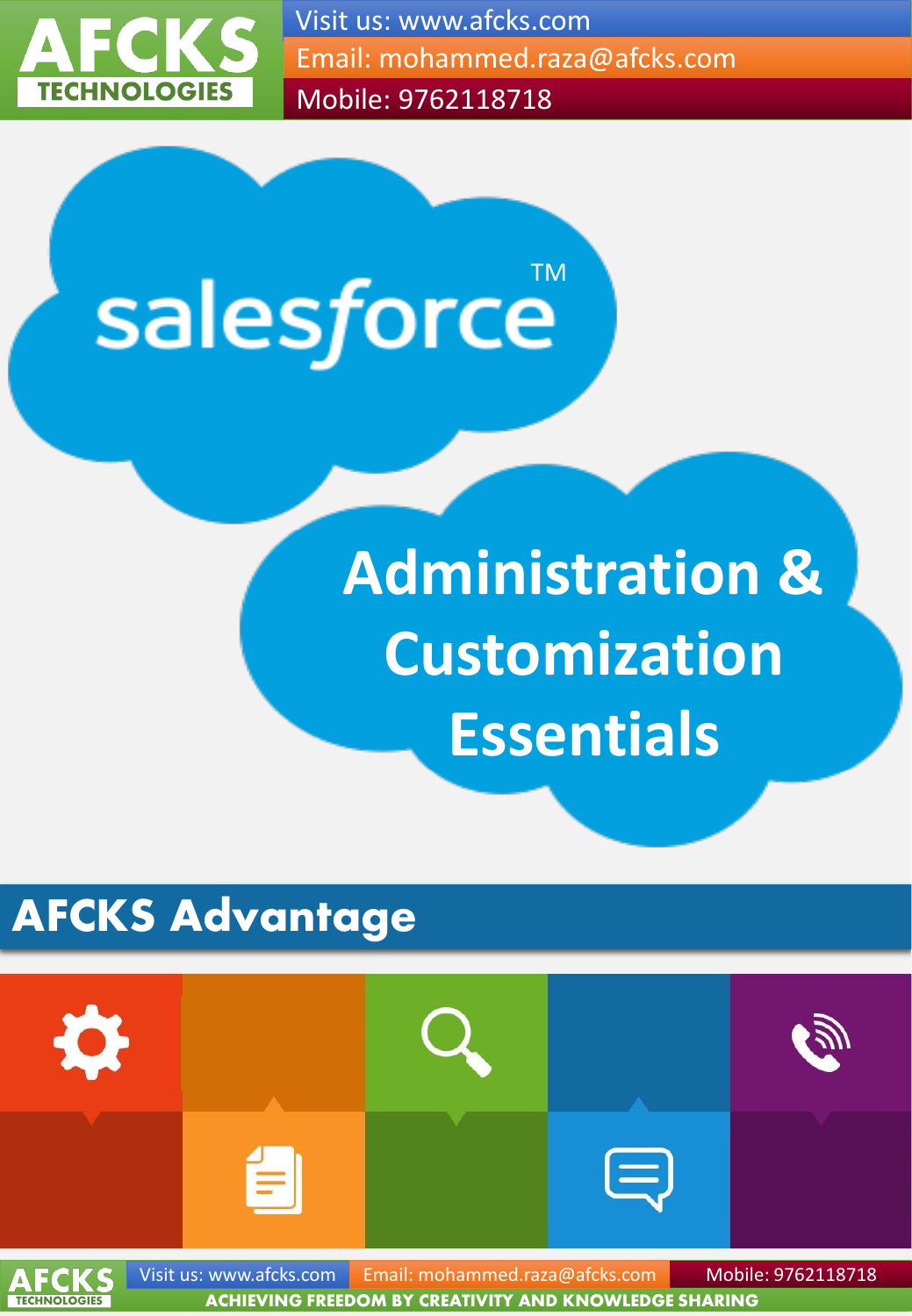

#### What is SFDC?

SFDC stands for SaleForce.Com. Officially launched in 1999 by Mark Benioff, SFDC is now the number One on demand CRM in the market. It is based on force.com platform, which makes it easier to manage, customize & develop the function.

The most important benefit of all is 'SFDC is based on the cloud technology & can be access & used on any platform, operating system or device. No installation of any kind is required.

#### Job Prospect In India

Learning SFDC will not only help you perform your day to day activities more efficiently but will also open up multiple new avenues. Average salary from a person with SFDC skill can range from 400k to 900K. Below are few interesting facts and figures.

It is a latest technology & you will find most of the job are takes by people with 1 to 4 years of experience.



\*Source: payscale.com

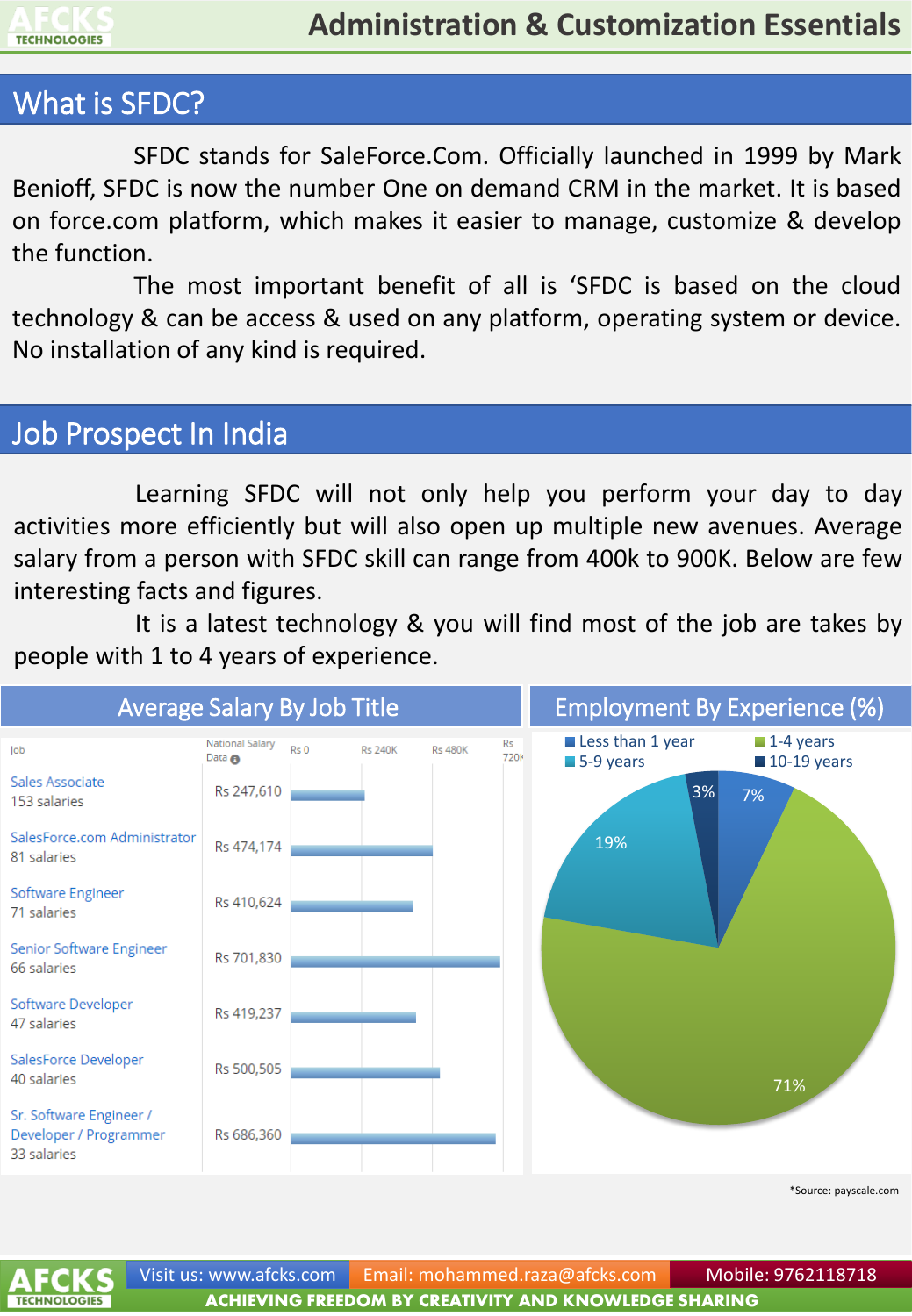

# Who Should Attend

The course is ideal for everyone who have passion to learn something new. It will help you even if you do not have any prior knowledge or experience. Attendees can be from but are not limited to one of below domains/Job Profiles

- **Sales**
- Sales Operation
- **Finance**
- Business Analytics
- Data Analytics
- Data Insights
- Reporting & Insights
- MIS
- Channel supports
- Business Admin
- Anyone who want to pursue a career in SalesForce.Com Domain

# **Objective**

The course is designed to help an individual to learn SalesForce.com from the beginning. The curriculum is designed to help you with practical day to day use at your job or workplace. After attending this course you will be able to understand:

- Cloud Company
- CRM
- SFDC CRM Platform
- SFDC Objects
- SFDC Customization
- Data Management
- Data Quality
- SFDC Administration
- SFDC Mobile App
- **SFDC Development**

#### Duration

#### Course duration will be 36 to 45 hours

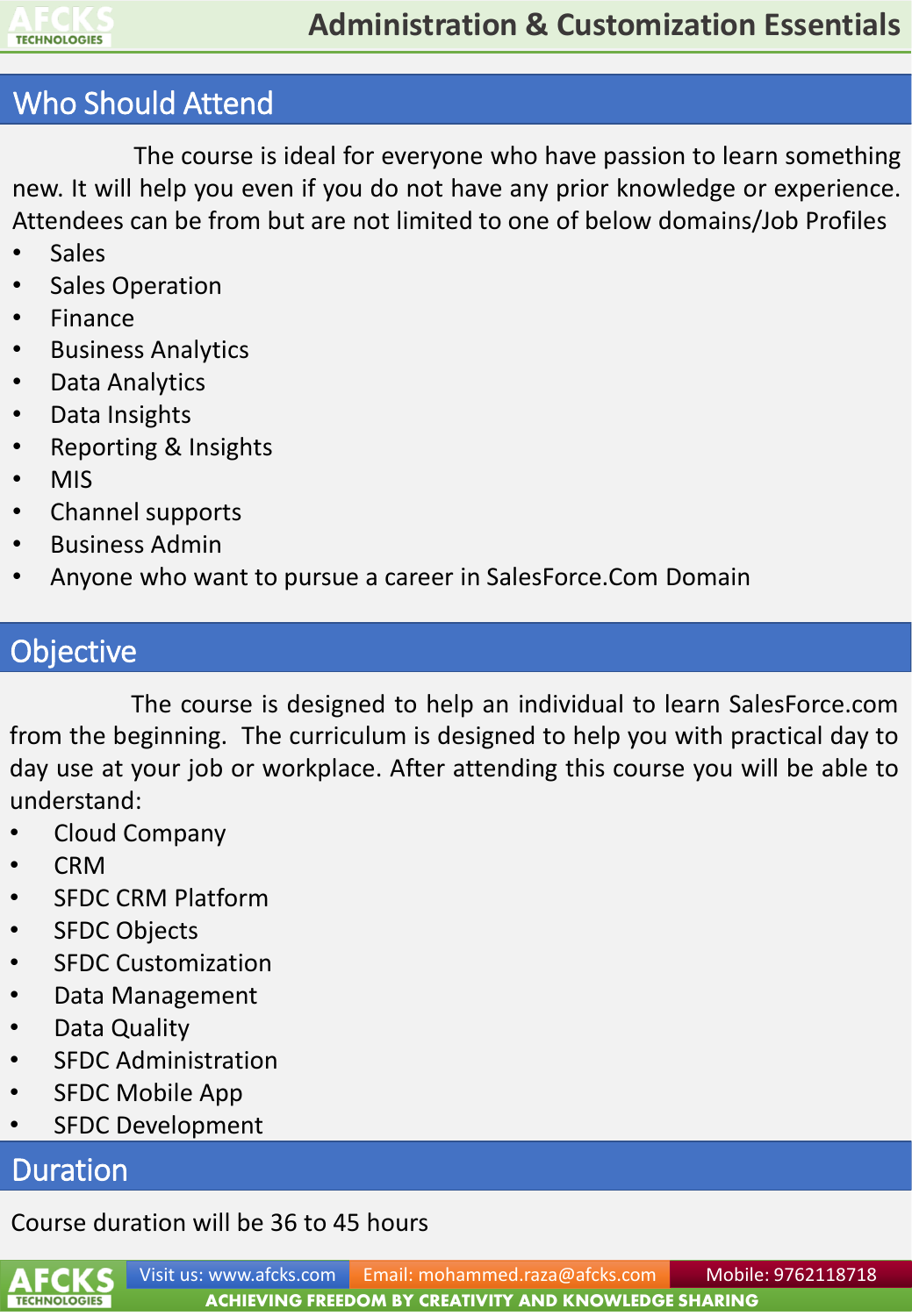

#### **Understand Cloud Computing**

Learning Objective: - This module will enable you to understand:

- A Brief History of Computing
- What is cloud computing
- Understanding SAAS
- Understanding PAAS

#### **Introduction To SFDC**

Learning Objective: - This module will enable you to understand:

- What is SFDC
- History of SFDC
- SFDC market share
- Benefit of SFDC Platform
- Understanding SFDC Products and Editions
- Type of Sandbox & Their Features

#### **Getting Started With SFDC CRM Platform**

- Create your own SFDC login
- Understanding Key feature of SFDC license
- Hands on Platform
- Understanding the uses of Platform
- General Navigation
- Understanding SalesForce Architecture
- Understanding Objects
- Understanding Search Options
- Brief intro to tabs
- Understanding UI
- Understanding APPs
- Brief Into Settings and Security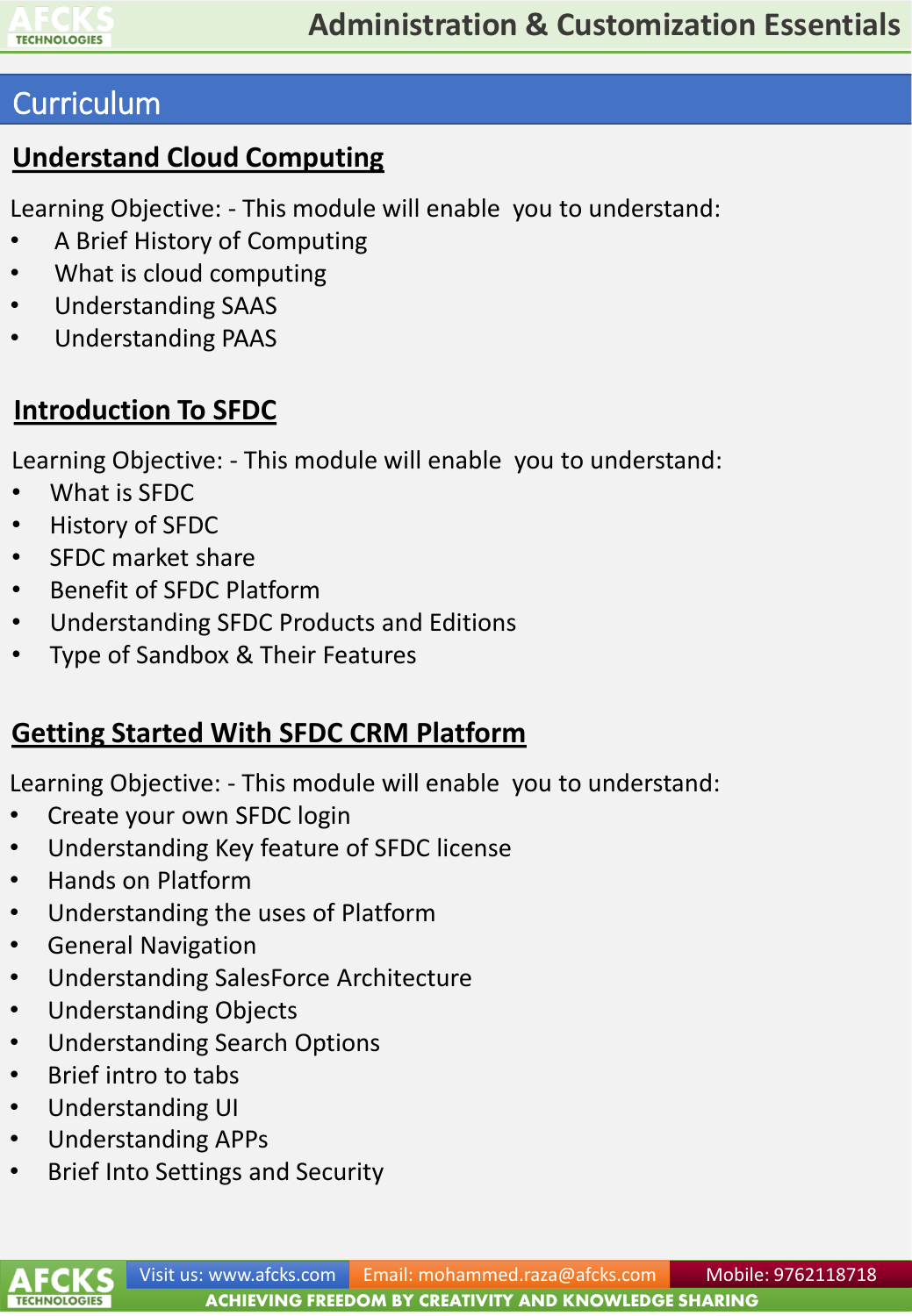

# **Objects**

Learning Objective: - This module will enable you to understand:

- Types of objects
- Difference between custom and standard object
- Relationship between objects
- User case scenarios for objects

# **Accounts**

Learning Objective: - This module will enable you to understand:

- Introduction to Accounts
- Understanding real life uses
- Relationship other objects

# **Contacts**

Learning Objective: - This module will enable you to understand:

- Introduction to Contacts
- Understanding real life uses
- Relationship other objects

# **Leads**

Learning Objective: - This module will enable you to understand:

- Introduction to Leads
- Understanding real life uses
- Relationship other objects
- Converting a leads to an opportunity, account & contact

# **Opportunities**

- Introduction to Opportunities
- Understanding real life uses
- Relationship other objects

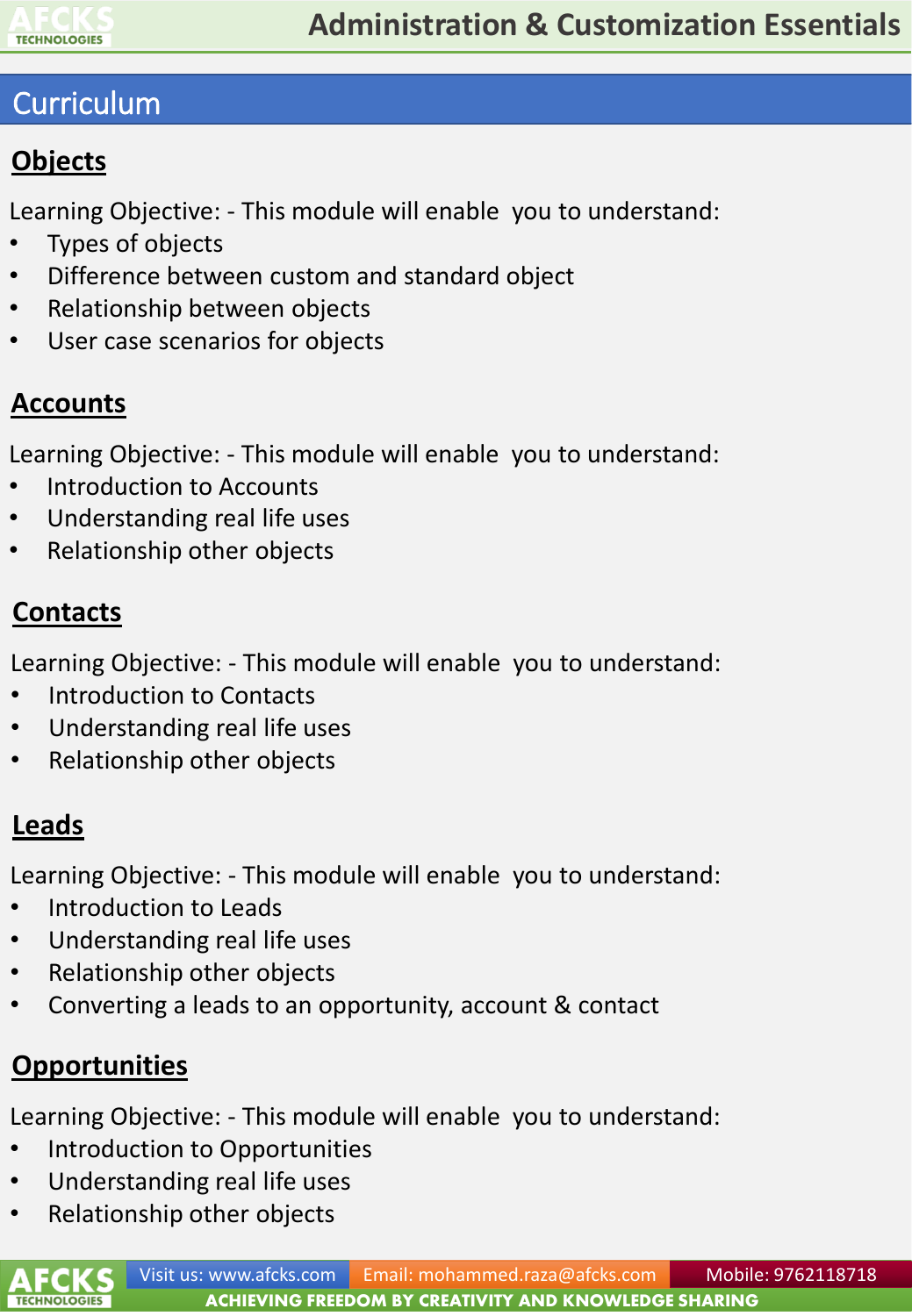

#### **Other standard Objects**

Learning Objective: - This module will enable you to understand:

- Tasks
- Chatter
- Contents
- Products
- Cases
- **Products**
- Order
- Price Books
- People
- Contracts

#### **Data Management**

Learning Objective: - This module will enable you to understand:

- Data Processing & handling Overview
- Record Id's & Its Important
- Type of record ID & its uses

# **SFDC Fields**

Learning Objective: - This module will enable you to understand:

- Understanding fields structure
- Exploring fields custom names
- Using fields custom names

# **SFDC UI**

**TECHNOLOGIES** 

- Customizing UI as end user
- Customizing Home Screen
- Customizing Object Homes
- Customizing Ques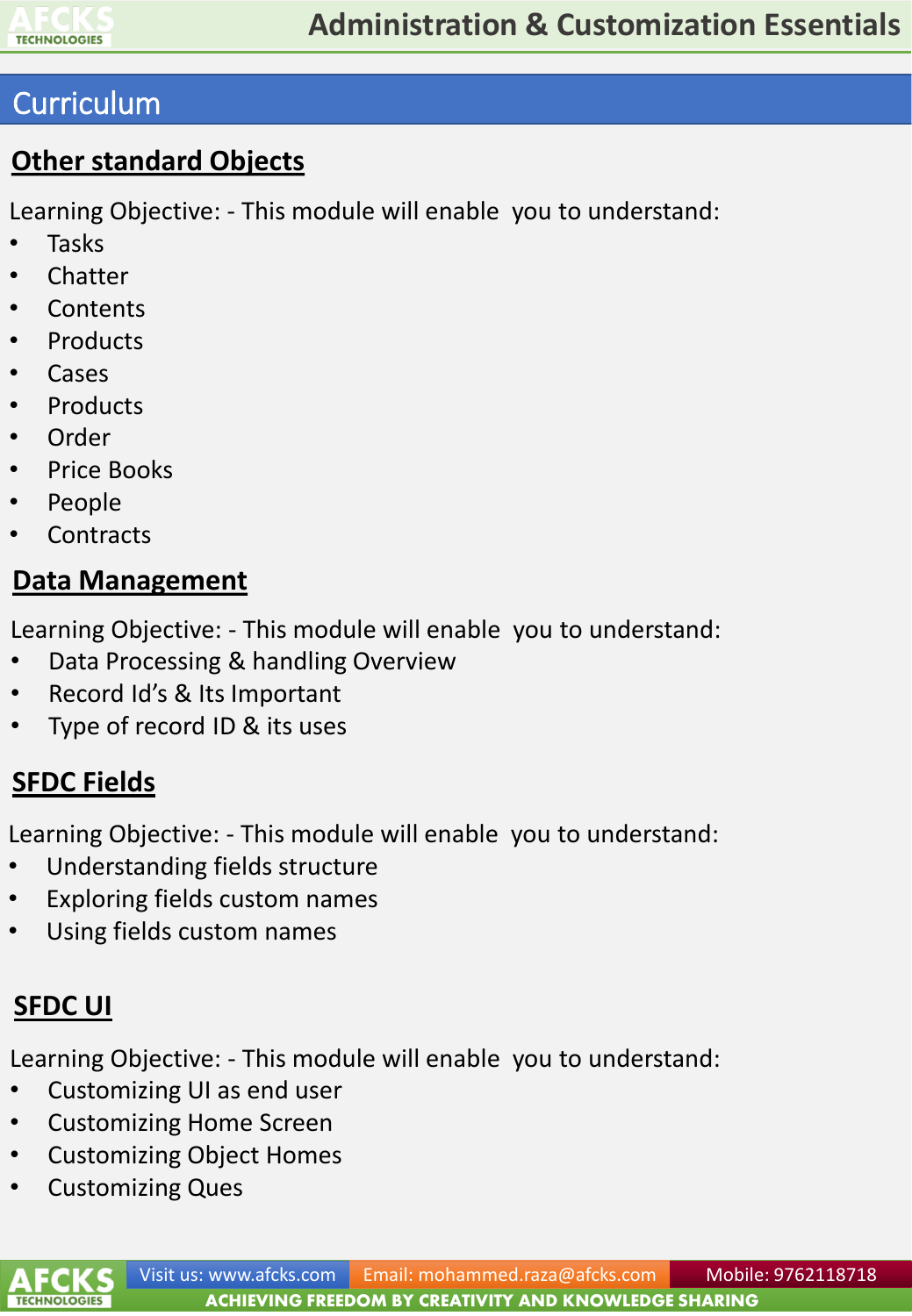

#### **Customization**

Learning Objective: - This module will enable you to understand:

- Customizing Page Views
- Customizing Apps
- Customizing Objects

#### **Development**

Learning Objective: - This module will enable you to understand:

- Creating Formula Fields
- Creating Objects
- Creating Fields
- Creating Apps
- Create Master Detail Relationship
- Create a Lookup Relationship
- Create a Many-to-Many Relationship
- Create Lookup Filters
- Creating Apex Pages

# **Business Logic Development**

- Understanding Business Logic
- Building a Custom App
- Understanding When to Use What
- Record Type
- Page Designing
- Enforce Data Validation
- Object Relationship Creation
- Object Relationship Management
- Deleting un required objects
- Using Schema Builders
- Limitation of Click to an Develop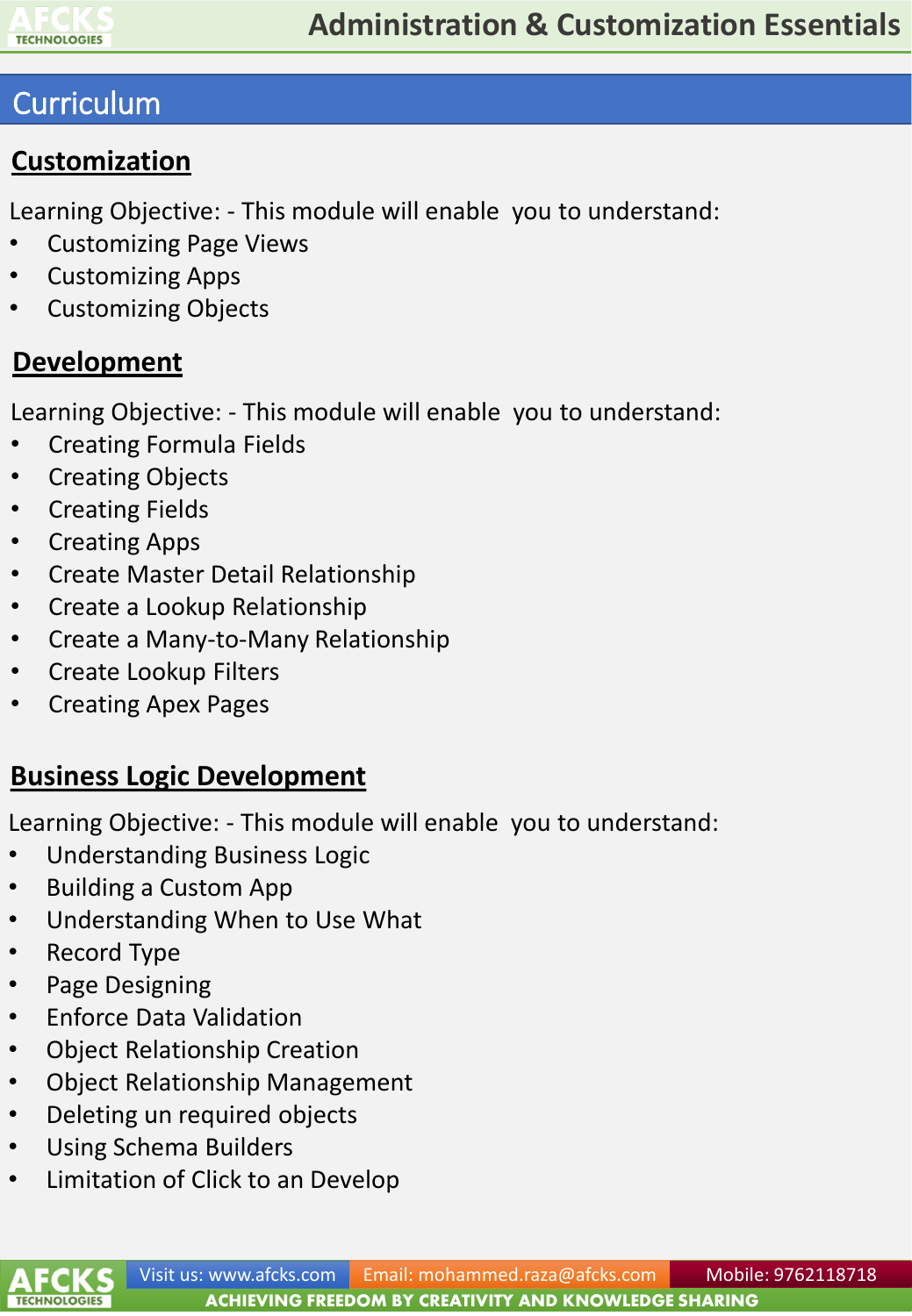

#### **Process Automation**

Learning Objective: - This module will enable you to understand:

- When to Use Automation
- Creating Workflows
- Creating Automation Rules
- Understanding to Approval Process
- Understand Process Builder

#### **Mass Data Management**

Learning Objective: - This module will enable you to understand:

- Upload
- Modify
- Delete
- Import
- Export

#### **Using Apex Dataloader**

Learning Objective: - This module will enable you to understand:

- Using Apex Dataloader to Upload, Modify, Delete Data
- **Export Data using SOQL**
- Saving & Reusing Mapping Schema

#### **Data Quality**

- Getting Started With Data Quality
- Accessing Current Data Quality
- Improving Data Quality
- Maintaining Data Quality
- Tools Used For Data Quality
- Measurements For Data Quality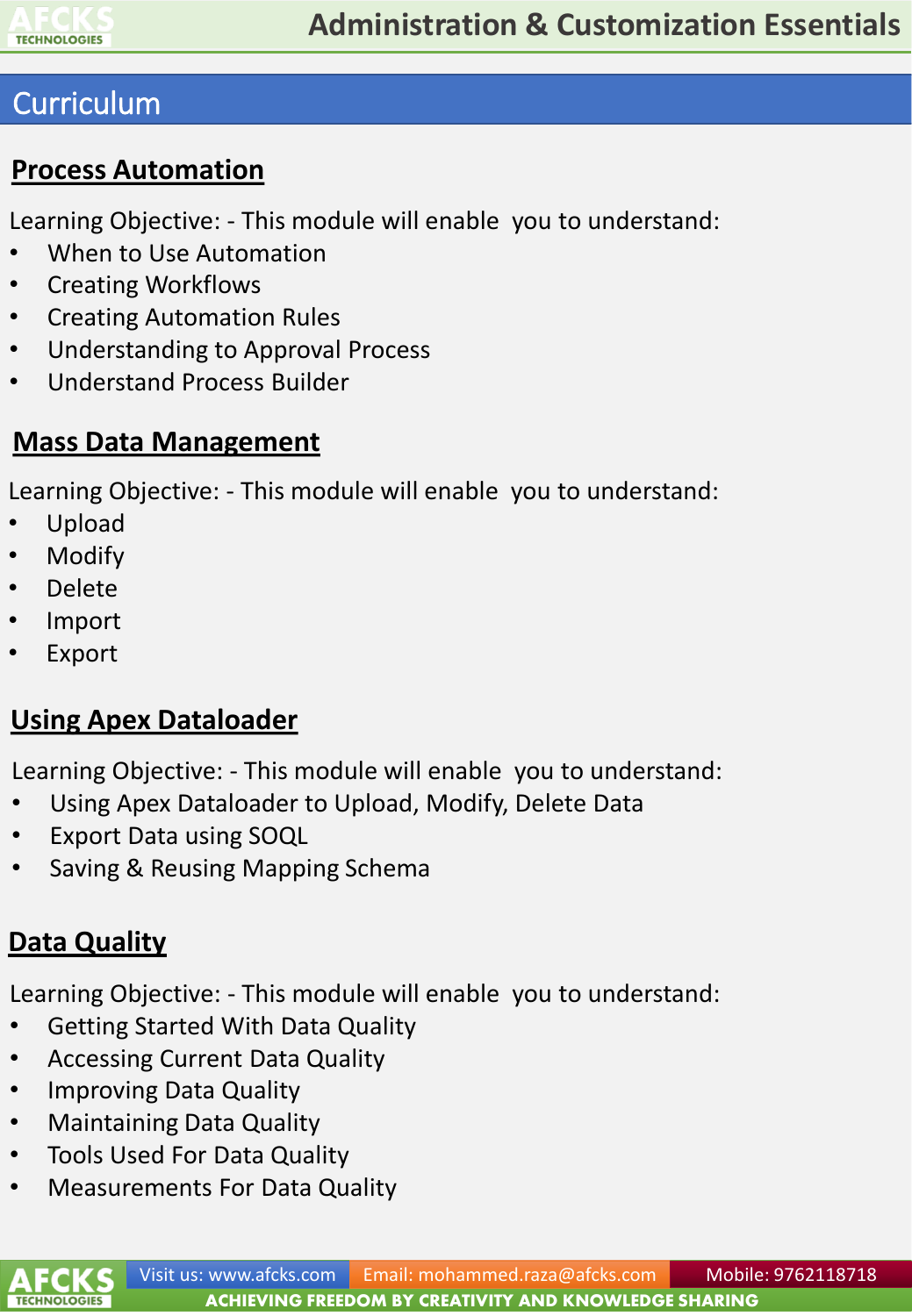

#### **SFDC Administration 1**

Learning Objective: - This module will enable you to understand:

- **SFDC Security Model**
- Org Level Administration
- Permission Set
- Rules
- Profiles
- Object Level Security
- Difference Between Profile & Permission

#### **SFDC Administration 2**

Learning Objective: - This module will enable you to understand:

- Role
- Role Hierarchy
- Object Level Security
- Record Level Security
- Criteria Based Sharing
- Manual Sharing
- OWD

#### **Reporting & Dashboard**

- Creating Report
- Type of Reports
- Using Formulas in Report
- Creating Custom Fields
- Using Filters
- Using Filter Logics
- Creating Dashboard
- Creating Deep Dive Views
- Scheduling Auto Publish
- Execute Existing Reports